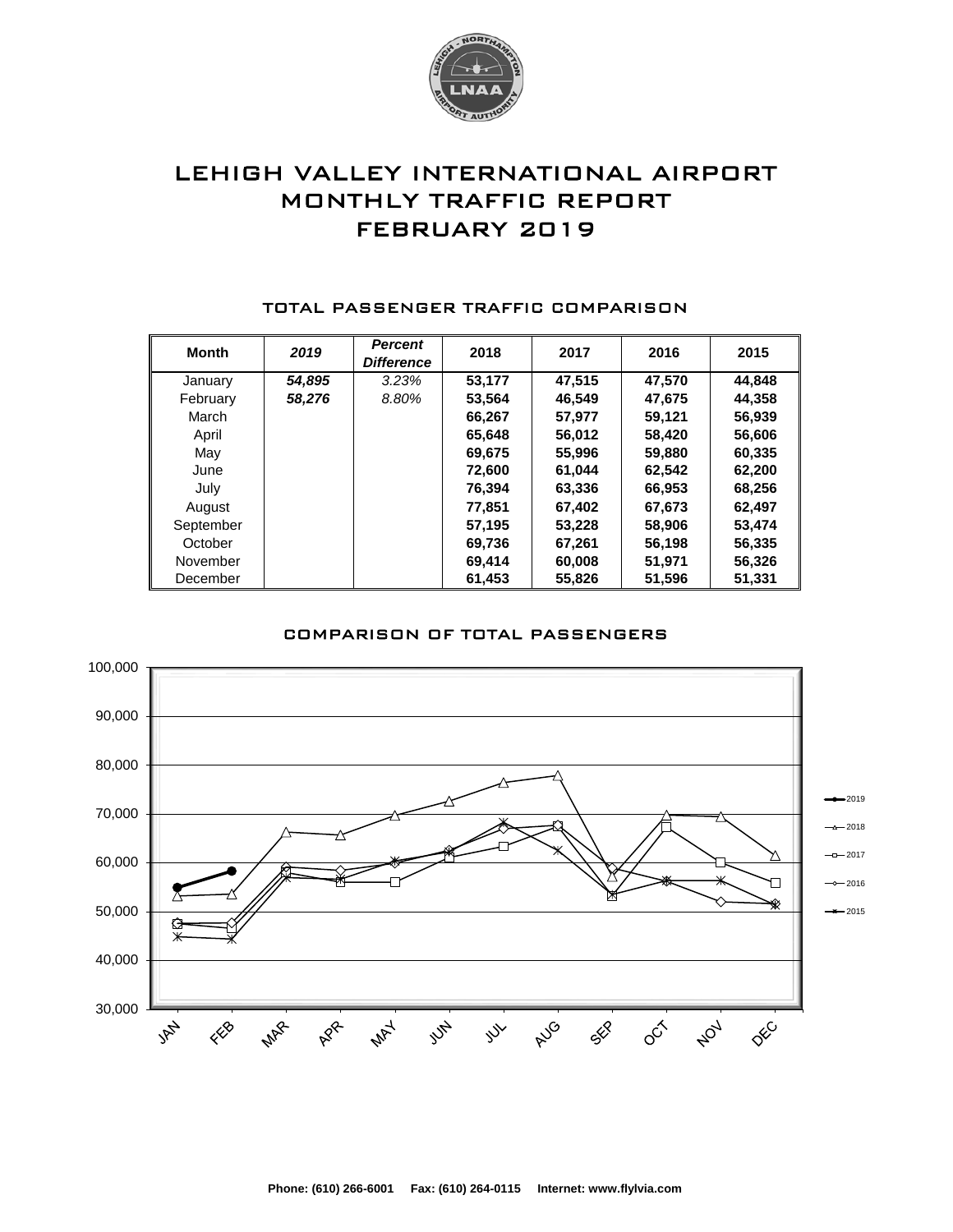## LEHIGH VALLEY INTERNATIONAL AIRPORT (ABE) MONTHLY TRAFFIC REPORT FEBRUARY 2019

|                                         |                         |            | <b>FEBRUARY</b> |                 |                   |            | YEAR-TO-DATE |                 |                |
|-----------------------------------------|-------------------------|------------|-----------------|-----------------|-------------------|------------|--------------|-----------------|----------------|
|                                         |                         |            |                 | <b>Increase</b> | <b>Percent</b>    |            |              | <b>Increase</b> | <b>Percent</b> |
|                                         |                         | 2019       | 2018            | (Decrease)      | <b>Difference</b> | 2019       | 2018         | (Decrease)      | Difference     |
| <b>MAJOR AIRLINES:</b>                  |                         |            |                 |                 |                   |            |              |                 |                |
| Passengers                              |                         |            |                 |                 |                   |            |              |                 |                |
| Enplaned                                |                         | 2,818      | 3,511           | (693)           | $-19.74%$         | 5,286      | 6,033        | (747)           | $-12.38%$      |
| Deplaned                                |                         | 2,499      | 3,117           | (618)           | $-19.83%$         | 4,831      | 5,219        | (388)           | $-7.43%$       |
|                                         | Sub-total               | 5,317      | 6,628           | (1, 311)        | $-19.78%$         | 10,117     | 11,252       | (1, 135)        | $-10.09%$      |
| <b>REGIONAL AIRLINES:</b><br>Passengers |                         |            |                 |                 |                   |            |              |                 |                |
| Enplaned                                |                         | 27,050     | 24,020          | 3,030           | 12.61%            | 53,089     | 48,481       | 4,608           | 9.50%          |
| Deplaned                                |                         | 25,909     | 22,916          | 2,993           | 13.06%            | 49,965     | 47,008       | 2,957           | 6.29%          |
|                                         | Sub-total               | 52,959     | 46,936          | 6,023           | 12.83%            | 103,054    | 95,489       | 7,565           | 7.92%          |
|                                         | <b>TOTAL PASSENGERS</b> | 58,276     | 53,564          | 4,712           | 8.80%             | 113,171    | 106,741      | 6,430           | 6.02%          |
|                                         |                         |            |                 |                 |                   |            |              |                 |                |
| CARGO:<br>Enplaned                      |                         | 8,276,013  | 7,434,963       | 841,050         | 11.31%            | 16,497,002 | 15,692,911   | 804,091         | 5.12%          |
| Deplaned                                |                         | 6,208,324  | 6.494.926       | (286, 602)      | $-4.41%$          | 13,186,928 | 14,959,455   | (1,772,527)     | $-11.85%$      |
| <b>TOTAL CARGO</b>                      |                         | 14,484,337 | 13,929,889      | 554,448         | 3.98%             | 29,683,930 | 30,652,366   | (968, 436)      | $-3.16%$       |
|                                         |                         |            |                 |                 |                   |            |              |                 |                |
| <b>CUSTOMS:</b><br>Entries              |                         | 12         | 10              | $\overline{2}$  | 20.00%            | 24         | 28           | (4)             | $-14.29%$      |

### MONTHLY AIRCRAFT ACTIVITY

The FEDERAL AVIATION ADMINISTRATION AIR TRAFFIC CONTROL TOWER at LVIA recorded the following aircraft take-offs and landings for the month:

L,

|                          | <b>FEBRUARY</b> |       |                 |                   | YEAR-TO-DATE |        |                 |            |  |  |
|--------------------------|-----------------|-------|-----------------|-------------------|--------------|--------|-----------------|------------|--|--|
|                          |                 |       | <b>Increase</b> | <b>Percent</b>    |              |        | <b>Increase</b> | Percent    |  |  |
|                          | 2019            | 2018  | (Decrease)      | <b>Difference</b> | 2019         | 2018   | (Decrease)      | Difference |  |  |
| Major Airlines           | 804             | 726   | 78              | 10.74%            | 1,577        | 1,534  | 43              | 2.80%      |  |  |
| <b>Regional Airlines</b> | 657             | 628   | 29              | $4.62\%$          | 1,316        | 1,338  | (22)            | $-1.64%$   |  |  |
| <b>General Aviation</b>  | 1,851           | 1,596 | 255             | 15.98%            | 3,648        | 3,228  | 420             | 13.01%     |  |  |
| Military                 | 32              | 36    | (4)             | $-11.11\%$        | 68           | 111    | (43)            | $-38.74%$  |  |  |
| <b>Total Itinerant</b>   | 3.344           | 2,986 | 358             | 11.99%I           | 6,609        | 6.211  | 398             | $6.41\%$   |  |  |
| <b>Total Local</b>       | 2,483           | 1,750 | 733             | 41.89%I           | 3.935        | 3,810  | 125             | 3.28%      |  |  |
| <b>TOTAL OPERATIONS</b>  | 5,827           | 4,736 | 1,091           | 23.04%            | 10,544       | 10,021 | 523             | 5.22%      |  |  |